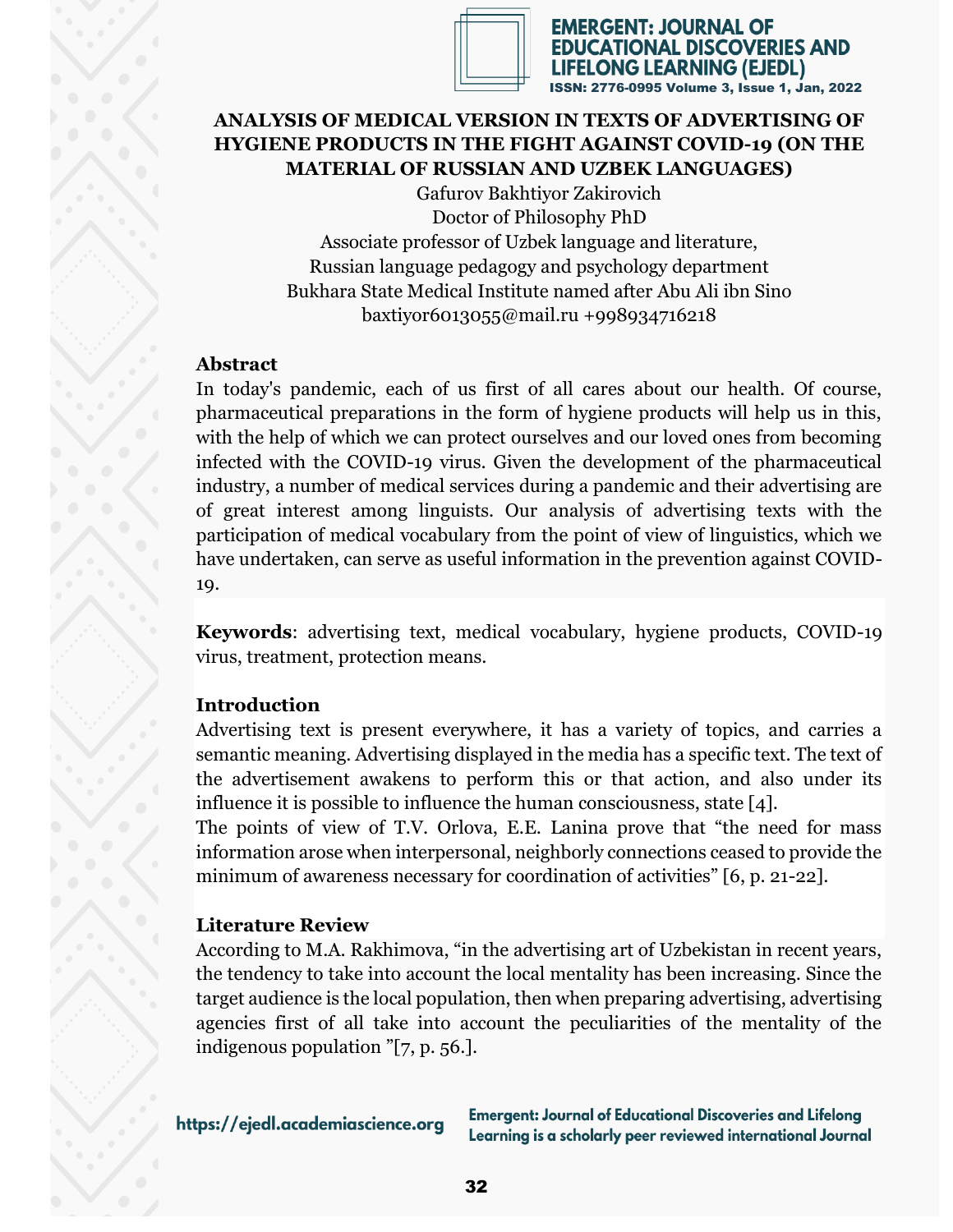

EMERGENT: JOURNAL OF **ONAL DISCOVERIES AND** LONG LEARNING (EJEDL) ISSN: 2776-0995 Volume 3, Issue 1, Jan, 2022

In the modern world, advertising texts containing medical vocabulary are used for the following purposes:

- in print, text that is intended for visual perception. This includes flyers, handouts, tailored menus for special diets, services, etc.;

- in the media, these are advertising texts that are placed in newspapers, magazines, etc. for the distribution of pharmaceuticals;

- in the radio, where the text of the advertisement is voiced and transmitted to the listeners;

- on the global Internet, where each advertisement is played with high frequency to the general public;

- in outdoor advertisements (banners), and this is the text that takes its place in the very center of the city, a quarter where it is crowded. Color scale, brilliance and, of course, brightness are the characteristic features of outdoor advertising.

- in symbolic gifts that make up an advertising text with a corresponding theme.

# **Analysis**

In addition to the above-mentioned goals of the advertising text, which reflects the medical vocabulary, it would be correct to name its functions. Its main function can be called the dissemination of important and useful information among the population. This is evidenced by the period of the pandemic associated with COVID-19 around the world, including in our country. This is stated below by our advertising texts, i.e. social advertising, in which medical vocabulary plays an important role. For instance:

a) personal hygiene products in the fight against infection with the COVID-19 virus. For example, advertising of medical disposable masks, gloves, antiseptics, antiviral badges, etc.

Wet wipe. As the most widespread hygiene product, a wet napkin has entered our life and managed to turn into a necessary item in everyday life. Wet wipes are in personal wipes for women, in briefcases for men and those who strictly follow personal hygiene. In families in which newborns or small children, the elderly, sick, etc.

In the texts of this hygiene product, you can feel the awakening of confidence in the reliability of the products with the words, antibacterial, gentle protection, tested, kills and destroys: bacteria, germs and weeds. For example: «Влажные салфетки AURA антибактериальные. Без триклозана», «Kleenex бережная защита. Антибактериальные влажные салфетки. Протестированы дерматологами с маслом ши и алоэ вера. Убивает 99,9% микробов и вирусы. Не содержит спирта», «Влажные салфетки Smile предназначены для обработки рук и тела. Уничтожают до 99% бактерий»; ["AURA antibacterial wet wipes. Triclosan free "," Kleenex gentle protection. Antibacterial wet wipes. Dermatologically tested with

https://ejedl.academiascience.org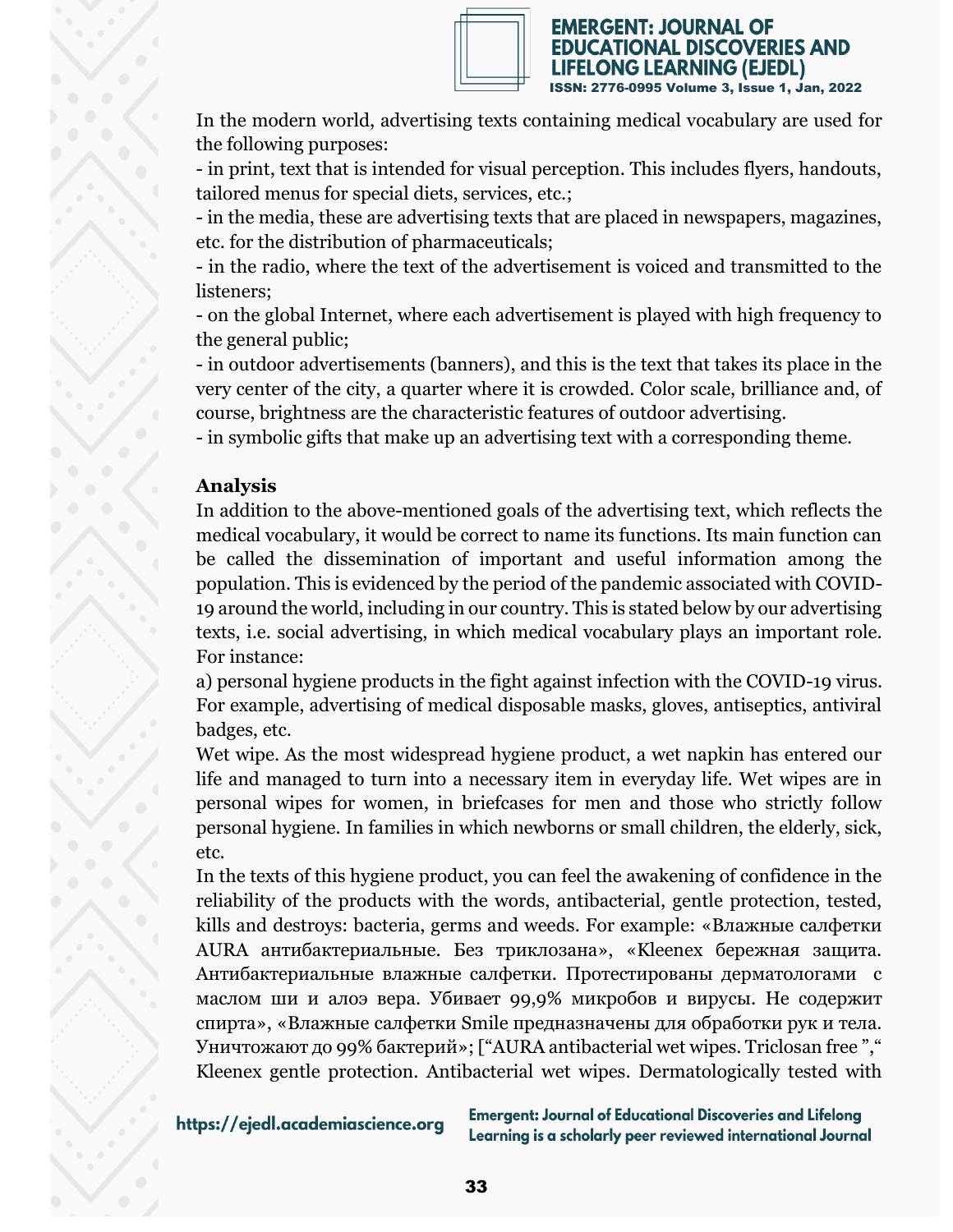

# EMERGENT: JOURNAL OF ATIONAL DISCOVERIES AND LIFELONG LEARNING (EJEDL)<br>ISSN: 2776-0995 Volume 3, Issue 1, Jan, 2022

Shea Butter and Aloe Vera. Kills 99.9% of germs and viruses. Does not contain alcohol "," Smile wet wipes are designed for hand and body treatment. They destroy up to 99% of bacteria"];

Special text distinguishes advertising of wet wipes, which reflect such feelings as caring for babies and their skin: «Детские гипоаллергенные Smile baby влажные салфетки без парабенов, без спирта. Успокаивают кожу малыша. Серия с экстрактом ромашки и алоэ», «Johnson`s от макушки до пяточек. Нет больше слёз. Влажные салфетки для чувствительной кожи новорожденных. Гипоаллергенно. Без отдушки. Не содержат мыло и спирт», «Солнце и луна влажные салфетки для детей. Создано мамами для мам», «Pamperino Baby Wipes детские влажные салфетки для самых маленьких. Забота с первых дней жизни. Гиппоаллергенные. Без спирта», «Влажные салфетки ДЕТСКИЕ Baby care. Без спирта», «УМКА нежная забота с первых дней Детские салфетки. Гиппоаллергенные. С экстрактами ромашки и череды. Не содержат спирт» «Для нежного очишения кожи используйте влажные салфетки HUGGIES!» ["Hypoallergenic baby Smile baby wet wipes without parabens, without alcohol. Soothes baby's skin. Series with chamomile and aloe extract "," Johnson`s from crown to heel. No more tears. Wet wipes for the sensitive skin of newborns. Hypoallergenic. No perfume. Do not contain soap and alcohol "," Sun and moon wet wipes for children. Created by moms for mums "," Pamperino Baby Wipes baby wipes for the little ones. Caring from the first days of life. Hypoallergenic. Alcoholfree "," Wet wipes BABY Baby care. Without alcohol "," UMKA tender care from the first days Baby wipes. Hypoallergenic. With extracts of chamomile and string. Do not contain alcohol "" For gentle cleansing of the skin, use wet wipes HUGGIES!"]; For lovers and those who prefer the exotic aroma of citrus fruits, many manufacturers offer such wet wipes that smell of lemon, lime and even mint, and this gives an additional effect to advertising texts: «smart ЭКОНОМ ЛИМОН влажные салфетки универсальные освежающие. Не содержат спирта. Подходят для всех типов кожи», «Влажная салфетка Wet one ЛИМОН гигиеническая и антибактериальным эффектом. Ag +c ионами серебра», «Влажная салфетка Wet one МЯТА ЛАЙМ гигиеническая и антибактериальным эффектом Ag + c ионами серебра» ["smart ECONOMY LEMON universal refreshing wet wipes. Alcohol free. Suitable for all skin types", "Wet one LEMON wet napkin with hygienic and antibacterial effect. Ag + with silver ions", "Wet one Wet one LINE MINT hygienic and antibacterial effect Ag + with silver ions"];

In the texts of wet wipes for the whole family, for all skin types, sentence constructions often appear, containing words and expressions, such as money saving, bonuses in the form of gifts: «smart ЭКОНОМ влажные салфетки универсальные. ДЛЯ ВСЕЙ СЕМЬИ. Не содержат спирта. Подходят для всех

https://ejedl.academiascience.org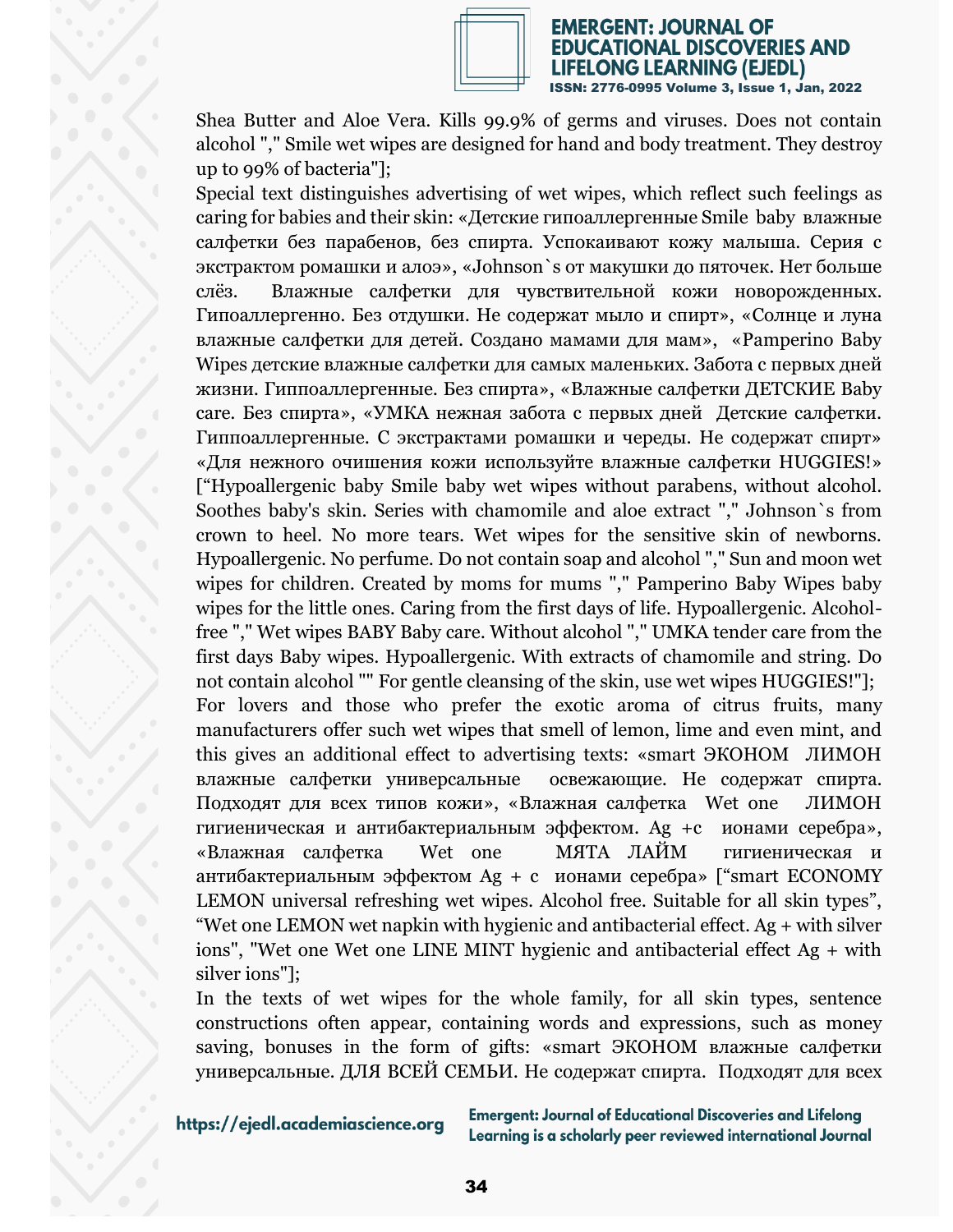

#### EMERGENT: JOURNAL OF DUCATIONAL DISCOVERIES AND **FELONG LEARNING (EJEDL)** ISSN: 2776-0995 Volume 3, Issue 1, Jan, 2022

типов кожи», «smart ЭКОНОМ влажные салфетки универсальные освежающие. Не содержат спирта. Подходят для всех типов кожи. 5 штук в подарок. Эффективны от 99,9% микробов», «smart ЭКОНОМ РОМАШКА влажные салфетки универсальные освежающие. Не содержат спирта. Подходят для всех типов кожи», «Влажная салфетка Wet one ОЗОН гигиеническая и антибактериальным эффектом. Ag +c ионами серебра»; ["smart ECONOMY wet wipes are universal. FOR THE WHOLE FAMILY. Alcohol free. Suitable for all skin types", "smart ECONOMY universal refreshing wet wipes. Alcohol free. Suitable for all skin types. 5 pieces as a gift. Effective against 99.9% of microbes", "smart ECONOMY CHAMOMILE universal refreshing wet wipes. Alcohol free. Suitable for all skin types", "Wet one OZONE wet napkin with hygienic and antibacterial effect.  $Ag + with silver ions$ "];

Disposable mask. Before the onset of the pandemic, in our country and even in Russia, medical personnel, patients or visitors of patients were mainly crawling with disposable masks in medical institutions in order to avoid the spread of diseases, such as viral ones. And abroad, for example, in China and in a number of megacities of the world, due to air pollution from chemical waste from hyper-factories, residents had to wear disposable masks in order to avoid health problems. And at the moment, wearing masks is aligned with the rules of self-defense during a pandemic, since this is an important decision of the WHO. Examples:

- in Russian, «Маска трёхслойная против пыли, бактерий», «SSK трехслойная гигиеническая маска. 600 сум» etc.;

- in Uzbek, «Changdan Bakteriyalardan White yuz niqobi uch qavat filtrli», «100% x/b materialdan tikilgan kombinezon. Oddiy maskaning materialidan tikilgan kombinezonda odam terlab ketadi va ishlash qiyin boladi. Shuning uchun sertifikatlari bor sifatli kop martalik kombinezonlar taklif qilamiz. Ozbekiston boyicha yetkazib berish xizmati bor», «Mezon» tibbiy niqoblari. 3 qavatli . 1-qavat (spanbond SS). 2-qavat (Mel'tblaun fil'tr). 3-qavat (spanbond SS)» etc.

### **Discussion**

Antiseptics. This hygiene product appeared in the 60s of the XX century in the USA. And today it is considered an important attribute in the fight against viral infections, including helping to keep your hands clean and protect from coronavirus. The texts of antiseptic advertisements are quite interesting and clearly differ. In the course of our research, we identified the following antiseptic advertisements in Russian and Uzbek languages, in which elements of scientific and colloquial styles are felt. For instance:

in Russian, «БЕТАСЕПТИН трогать друга стало безопаснее. Противовирусный, противобактерецидный антисептик для рук», «ЗАРЯ используйте антисептик! Если нет возможности помыть руки», «СОФТАСЕПТ

https://ejedl.academiascience.org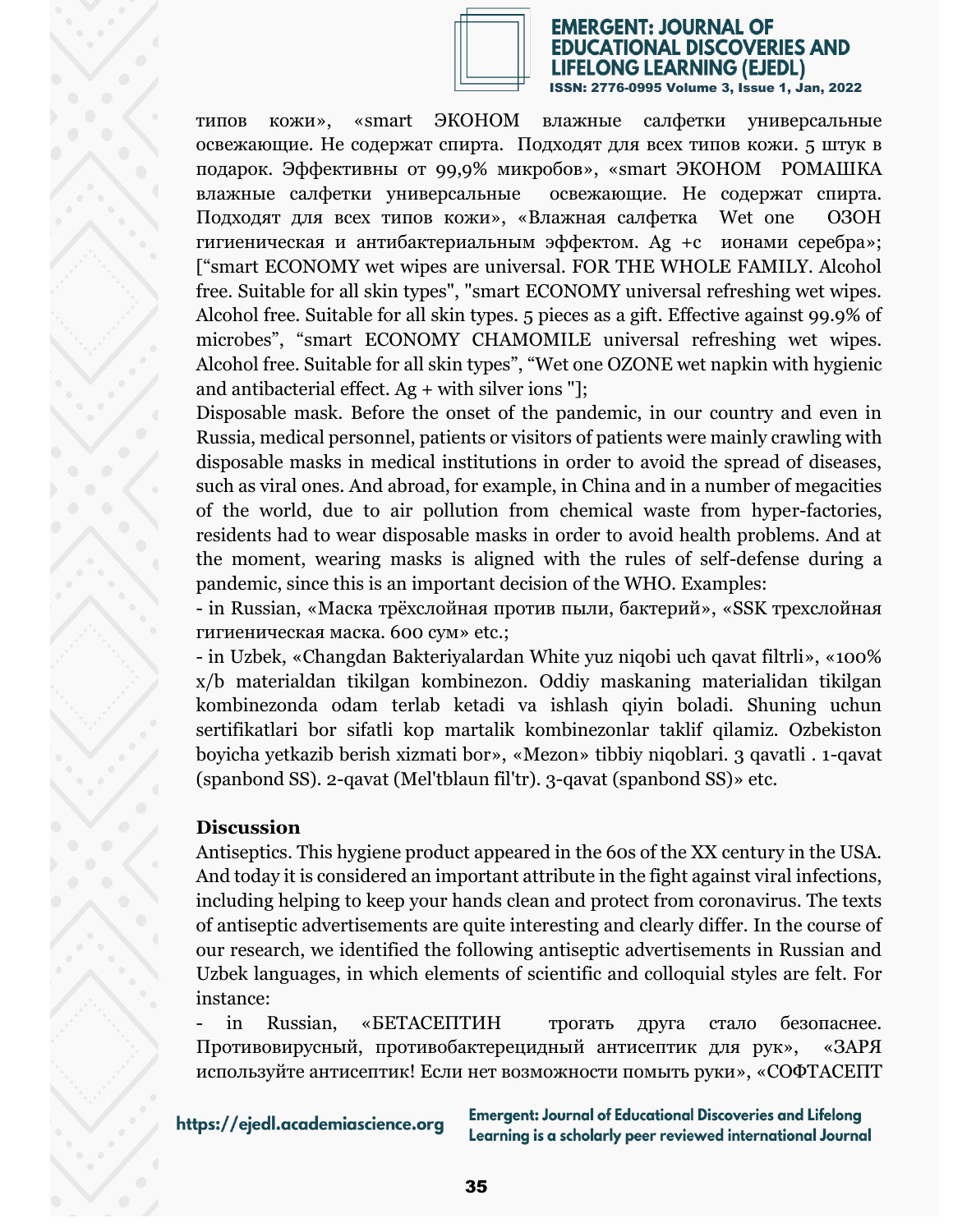

# EMERGENT: JOURNAL OF **EDUCATIONAL DISCOVERIES AND** LIFELONG LEARNING (EJEDL)<br>ISSN: 2776-0995 Volume 3, Issue 1, Jan, 2022

С для отдыха и путешествий. Универсальные антисептические средства для обработки рук и дезинфекции кожи. НОВИНКА», «Антисептики ARAVIA PROFESSIONAL надёжная защита от вирусов и бактерий», «Halyk Protect чистота и защита ваших рук», «СЕПТИМА Гель для рук антисептический», «Alsoft R дезинфекция рук за 30 секунд», «AntiVirus спрей для детей. Спрей антисептический для детских ручек с увлажняющими компонентами», «Стоп вирус! Эффективные антисептики для рук от Ортекс Мед. 99% микробов и вирусов убивает беспощадно!»;

-in Uzbek, «TALA LUX qo`llarning terisini samarali tarzda dezinfeksiya qiladi va yumshatadi», «AntiCOR antiseptic sprey vositasi. Toshkent shahri bo`ylab yetkazib berish bepul», «HAND+SANITIZER antiseptic sprey 99,9% bakteriyalardan himoya», «Septa Gold antiseptik. Qo`llar uchun sprey lasyon. Etil spirit 99,9% bakteriyani o`ldiradi», «Sara Sept antiseptik sprey!!! Shoshiling! Aksiya! Super narx!», «DOCTOR G Qo`llar uchun sanitar sprey bakteriya va mikroblarni bartaraf etadi», «ANTISEPTIK GEL bor. Optomga 7000 sumdan. Quyuq va sifatli 96% li spirtdan tayyorlangan gel kerak bo'lsa lichkaga yoziпglar!!!», «ANTISEPTIK GEL bor. Optomga 7000 sumdan. Quyuq va sifatli 96% li spirtdan tayyorlangan gel kerak bo'lsa lichkaga yoziпglar!!!».

Antiviral badges were also on par in the fight against COVID-19. An example is the following advertising text of the antivirus badge in Russian, «!!!ХИТ ПРОДАЖ!!! Противовирусные значки, которые защитят тебя и твоего малыша от вирусов! В наличии только у нас по суппер цене! Значок можно цеплять на одежду и на сумку. Можно использовать, как детям, так и взрослым. Снижает риск заболевания на 98%! Предупреждают, разбирают очень быстро. Количество ограничено».

b) advertising of drugs for the treatment of the COVID-19 virus, which was relevant during the pandemic:

- in Russian, «КАРДИОмАГНИЛ Дарит Вам Время. Берегите себя и своё здоровье во время COVID-19», «MAX-HAIR - против коронавируса!».

- in Uzbek, «Kalsiy D3 Nikomed vaqtni o`tkasib yubormaslik, baquvvatlikni yig`ish! Covid-19 vaqtida o`zingizni va sog`ligingizni asrang».

c) advertising of medical services for the detection of COVID-19, since it was during the pandemic that such medical services spread around the world in order to obtain permission to continue their activities in a work institution, to continue their studies, while passing state borders in a particular country. For instance:

- in Russian, «Заботимся о вашем здоровье вместе с Azimed Hospital МСКТ, цифровой рентген; ПЦР анализ на COVID-19; реабелитация после COVID-19 в стационаре», «Ищите, где сдать ПЦР-тест на COVID-19? Сдайте высокоточный ПЦР-тест в Ташкенте за 200 000 сум», «Ищите, где сдать анализ на вируснейтрализующие антитела к COVID-19 в Узбекистане? IgB S-RBD

https://ejedl.academiascience.org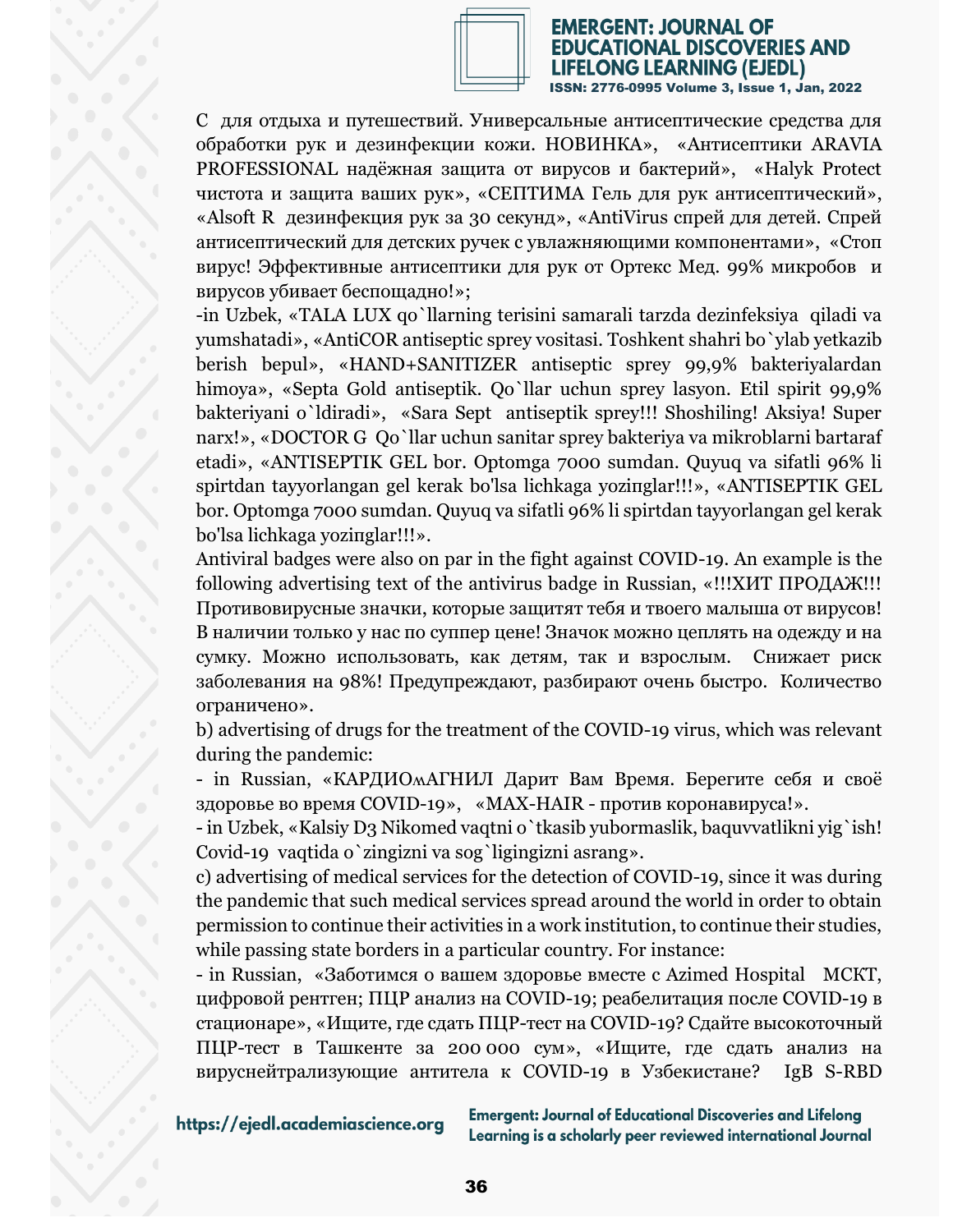

#### EMERGENT: JOURNAL OF **TIONAL DISCOVERIES AND** LONG LEARNING (EJEDL) ISSN: 2776-0995 Volume 3, Issue 1, Jan, 2022

методом ИХЛА в Ташкенте! Результат через 1-2 дня. Высочайшая точность», «Прошли вакцинацию от COVID-19, но не уверены в результате? Сдайте анализы на антитела IGG S-RBD методом ИХЛА к СOVID-19. Цена 160 000 сум».

- in Uzbek, «COVID-19 EXPRESS 1 soatda covid-19 virusi tahlilini biling», «World health Organization COVID-19 ga qarshi emlanishni unutmang! Emlanish Sizni jiddiy kasalliklardan himoya qiladi va sog`liqni saqlash tizimini mustahkam qilishga yordam beradi», «World health Organization Tibbiyot xodimi sifatida Siz COVID-19 ga qarshi emlanganlar qatorida birinchilardan bo`lishingiz kerak, chunki Siz katta xavf oldida turibsiz».

With the development of the introduction of electronic documents in the public and private sectors, a number of medical institutions during the pandemic began to issue the results of analyzes with a QR code, which is reflected in the texts of advertisements issued in Russian. For instance:

«Где сдать ПЦР-тест на COVID-19 в Узбекистане? Сдайте высокоточный ПЦРтест в Ташкенте:

- определяем все мутировавшие штаммы;

- можно получить результаты в тот же день;

- официальный бланк с QR-кодом»;

["Where to take a PCR test for COVID-19 in Uzbekistan? Take a high-precision PCR test in Tashkent:

- we determine all mutated strains;

- you can get results on the same day;

- official form with a QR code ";]

"Grand cross medical urgent testing for COVID-19. 11 points at korzinka.uz supermarkets. we issue an international certificate with a QR code ".

d) advertising about the need to obtain a vaccine (vaccination) of an agitational nature in order to mass fight against COVID-19. For instance:

- in Russian, «Узбекско-китайская вакцина от коронавируса ZF-UZ-VAC2001 эффективна против индийского штамма короновируса – Мининноваций».

- in Uzbek, «Мen vaksina oldim. Emlanmaslik nafaqat cheklov, balki hayotni xavfda qoldirish hamdir(Madaniyat vaziri Ozodbek Nazarbekov)» (the text of the advertisement voiced by the Minister of Culture Ozodbek Nazarbekov)», «O`ZBEKISTON 24 Vaksina – najot!» (advertising of the Uzbek TV channel).

# **Conclusion**

So, as our analysis of advertising text containing medical vocabulary proves, it can serve as useful information when distributing hygiene products or a number of medical services provided in order to prevent the infectious disease COVID-19. And

https://ejedl.academiascience.org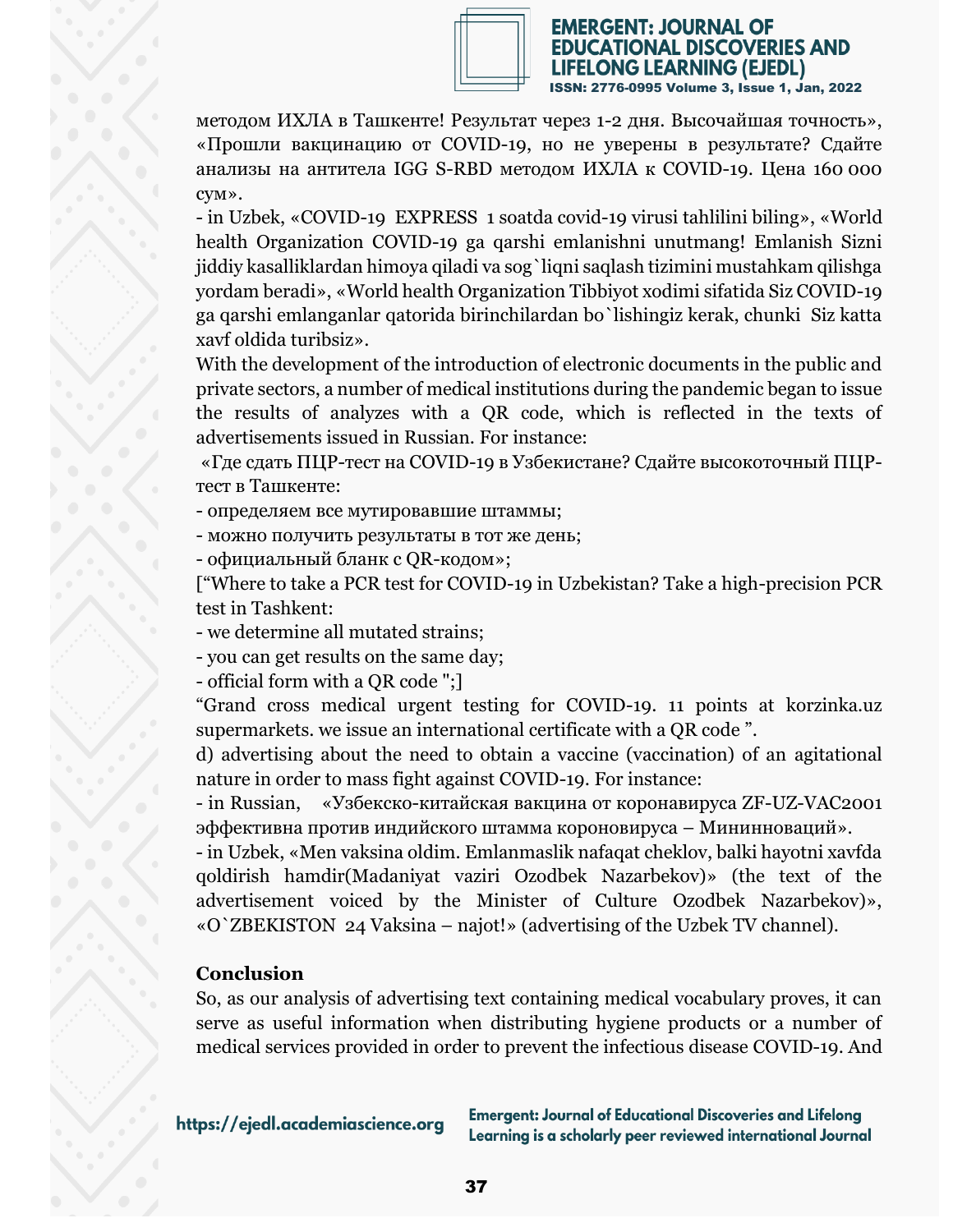

the correct selection of syntactic constructions in the preparation of an advertising text in each language we studied can provide accessibility to consumers.

## **References**

- 1. Gafurov B.Z. Similarities and differences of segment background options for Russian, Uzbek and English languages // Monografia pokonferency jnascience, Research, development №26. – Познань/Poznan, 2020. – Pp.17-19.
- 2. Gafurov B.Z. Analysis of the relationship of medical terminology with segment phonostylistics of the noun in Russian, Uzbek and English languages // Theoretical & Applied Science. International Scientific Journal. –Philadelphia, USA, 2020.–№1 (81). –Р.464-466. http://T-Science.org. (Impact Factor SJIF 5.6).
- 3. Gafurov B.Z. Super-segment phonostylistics as the basis for studying the problems of accent variants of Russian nouns // International Engineering Journal for Research & Development. Published in IEJRD, May 14, 2020. –Vol.5. Issue 4.– Р. 1-7. www.iejrd.com.
- 4. Gafurov B.Z. Study of advertising texts in Russian on the topic of medical terminology. International Journal of Progressive Sciences and Technologies (IJPSAT). –Indonesia. Vol. 26. №1, April 2021.–P. 586-590. (Impact factor 7,2)
- 5. Gafurov B.Z. Medical terminology in edvertising text. Scientific reports of Bukhara State University. –Bukhara, 2021. – $N<sup>0</sup>3$ . –P. 30-41.
- 6. Orlova T.V., Lanina E.E. A brief outline of the history of advertising as part of the professional training of specialists in the field of advertising. Scientific Council of the Russian Academy on complex problems of Eurasian economic integration, modernization, competitiveness and sustainable development. University at the EurAsEC Interparliamentary Assembly essays on advertising activities in the states of Eurasia. Collective monograph. - St. Petersburg, - 2017. - p. 368.
- 7. Rakhimova M.A. Legal aspects of the development of advertising activities in the Republic of Uzbekistan. Scientific Council of the Russian Academy on complex problems of Eurasian economic integration, modernization, competitiveness and sustainable development. University at the EurAsEC Interparliamentary Assembly essays on advertising activities in the states of Eurasia. Collective monograph. - St. Petersburg, - 2017. - p. 368.
- 8. Akhmedova D.B., Xodjiyeva D.T. Analisis of the prevalence of headaches among the population in Bukhara region // Academia an International Multidisciplinary Research Journal. – India, 2018. - № 4. – Р. 431-433.
- 9. Akhmedova D.B. Tension headache-treated with amitriptyline-A // International Multidisciplinary Scientific Conference on the Dialogue between sciences&arts, religion. – Australia, 2021. – Р. 91-92.

https://ejedl.academiascience.org